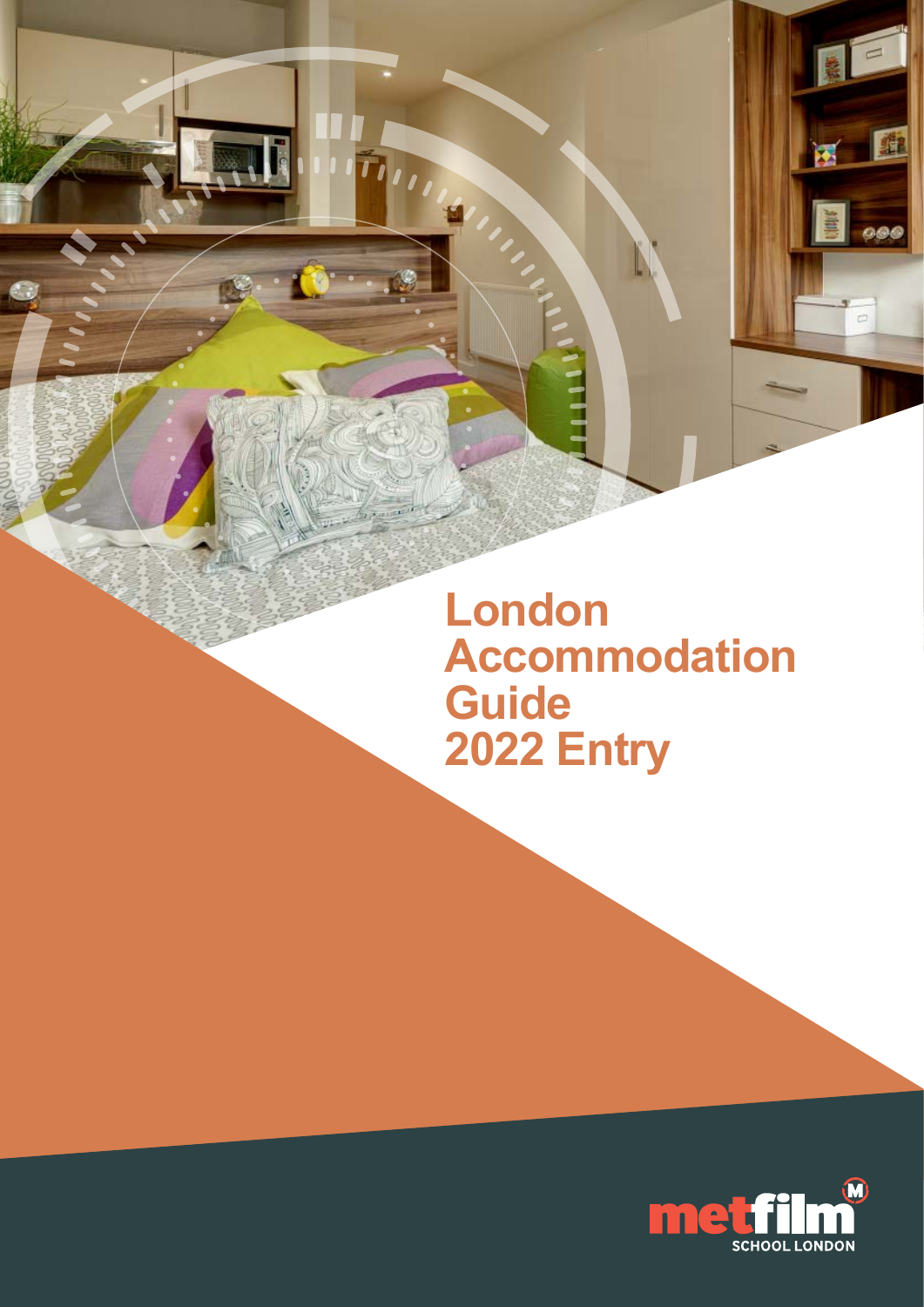# MetFilm School London<sup>1</sup> **Accommodation** Guide

Choosing where to live while studying is a big decision and it's important to take the time to find out what's available and what would best suit your needs. MetFilm School does not offer its own student accommodation, but this guide has several options with something to suit your budget. Whatever you are looking for, our Admissions team at MetFilm School is on hand to help you find a great place to live.

## A Great Place to Live

Ealing is a vibrant borough situated in West London and is home to a vast number of shops, bars, pubs and restaurants with something to suit every taste and budget. Also, on our doorstep is Notting Hill, Shepherd's Bush and Richmond. During the summer, Ealing's parks host a number of festivals celebrating comedy, music, beer and food.

Ealing has great links into Central London and is ideal for nights out on the town. On the Tube, Ealing Broadway is just 25 minutes to Oxford Circus and less than 35 minutes to Liverpool Street. There are also fast trains to Paddington and Heathrow. The Central (Ealing Broadway) and Piccadilly (South Ealing) Tube lines operate 24-hour services to Ealing on Fridays and Saturdays. There are also buses right outside Ealing Studios and a free University of West London bus if you need it.

Transport for London offers a student travelcard which gives a 30% discount to full-time students over the age of 18. The 18+ Student Oyster Card can be bought for use within London on trains, underground, buses and the London Docklands Light Railway. The discount applies to students on our accredited Undergraduate and Postgraduate courses only.

Living in London has something to offer everyone. With a fantastic diverse population, the varied lifestyles are reflected through its wide range of cuisine, eclectic shops, thriving music scene and events. London buzzes night and day with an unforgettable energy, and each area of the city has its own distinct atmosphere.

**Accommodation** Central Studios Ealing

in a non-shared space.

This Studios Ealing at Central Studios Ealing at Central Studios Ealing at Central Studios Ealing at Central Studios Ealing at Central Studios Ealing at Central Studios Ealing at Central Studios Ealing at Central Studios E is super-stylish and in a prime West London location. Suitable for students interested in living independently,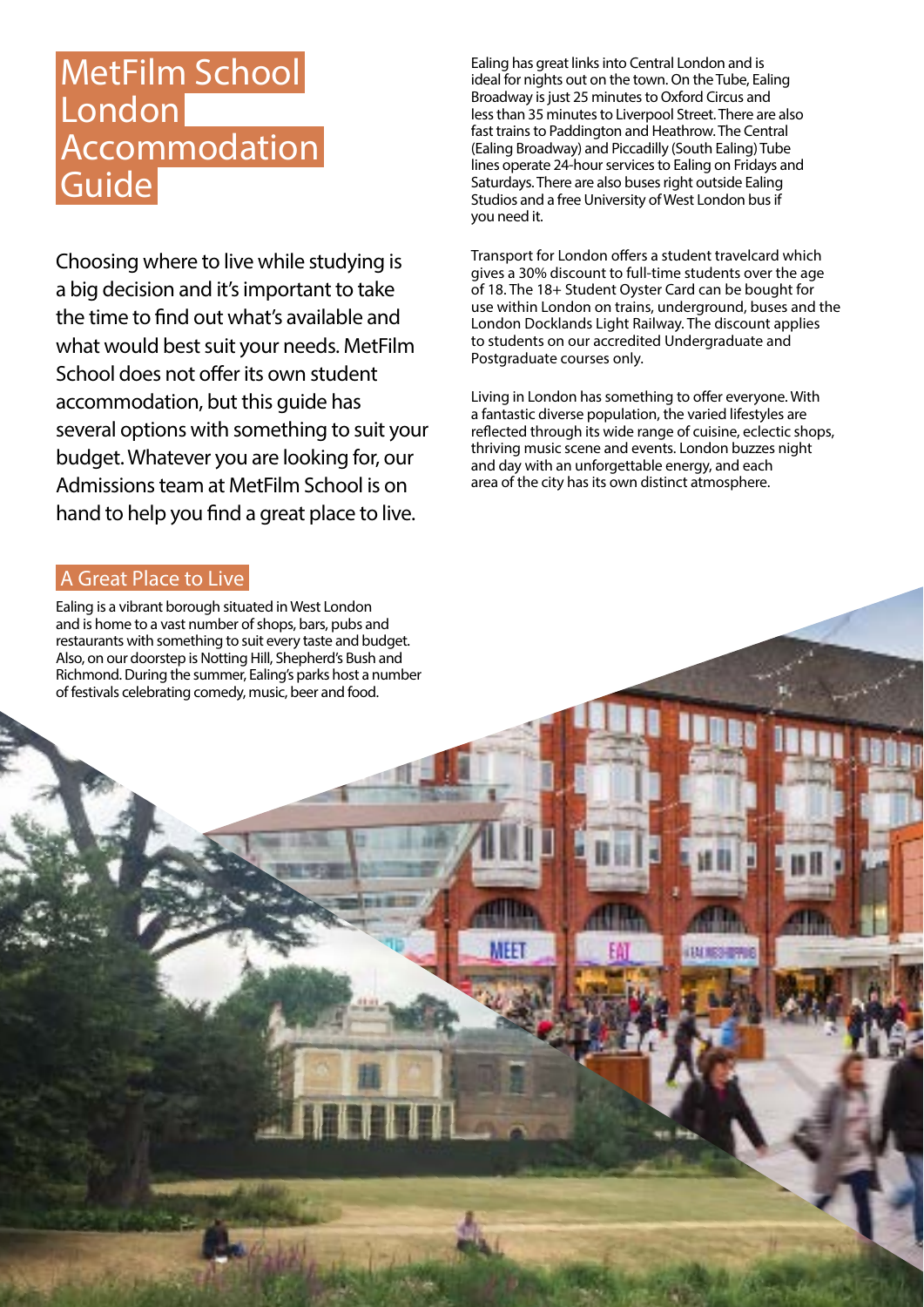## Central Studios Ealing

Student accommodation at Central Studios Ealing is super-stylish and in a prime West London location. Suitable for students interested in living independently, in a non-shared space.

Each studio is fitted with high quality fixtures, high speed broadband and Wi-Fi, modern interior, study area, small double bed, en-suite shower room and a high spec mini kitchen and breakfast bar. Prices start from £280 per week (51-week Tenancy length).

For further information visit [freshstudentliving.co.uk/](http://freshstudentliving.co.uk/property/central-studios-ealing) [property/central-studios-ealing](http://freshstudentliving.co.uk/property/central-studios-ealing) 

### Britannia Student Services

Britannia Student Services provide the widest range of student accommodation in London, including halls of residence, homestays, flat and house shares.

For further information visit W: [britanniastudents.com](http://britanniastudents.com) T: 020 7436 7738 E: info@britanniastudents.com

## International Students House (ISH)

International Students House (ISH) is a vibrant student social centre located in Great Portland Street in Central London that offers affordable accommodation to over 250 British and International Students in the form of single, twin, triple and quad rooms, with costing starting from £216.30 per week.

ISH is more than just a halls of residence, it's an international community in a building. With an in-house bar which is a popular hang-out spot for students who are looking for a break from the library, or a lively night of karaoke or the weekly quiz there are plenty of educational and cultural events in the social calendar!

Rooms at ISH are fitted with a bed, desk, chair, wardrobe, bedside table and a fridge. You can also purchase additional add-ons such as kitchen packs, linen set and towels.

The common rooms at ISH are fully furnished with a flatscreen TV and great gaming facilities.

For further information visit [ish.org.uk](http://ish.org.uk) 

### HFS London

HFS London is a British Council registered agency and specialises in Homestay accommodation in London zones 1-4 for international students, interns or professionals in London. Host Family accommodation is a high quality, competitively priced alternative to staying in a hotel or hostel.

Homestay is a fantastic way to experience life like a local whilst living in London. Living with a host family can also help you improve your English and help settle you into a new city.

For further information visit W: [hfslondon.com](http://hfslondon.com) T: +44 (0)20 7510 9920 E: info@hfslondon.com

#### **Rent Privately**

For students exploring a cheaper, and potentially more exciting options, it is equally worth considering renting privately. It can be a great opportunity to experience inner city living, explore alternative areas and meet different people. Room rentals can also be much cheaper, and some landlords are open to short lets.

We recommend looking through websites such as Spare Room, Flat Share, Easy Roommate, Ideal Flatmate, Room Buddies, Gumtree and London Host Families.